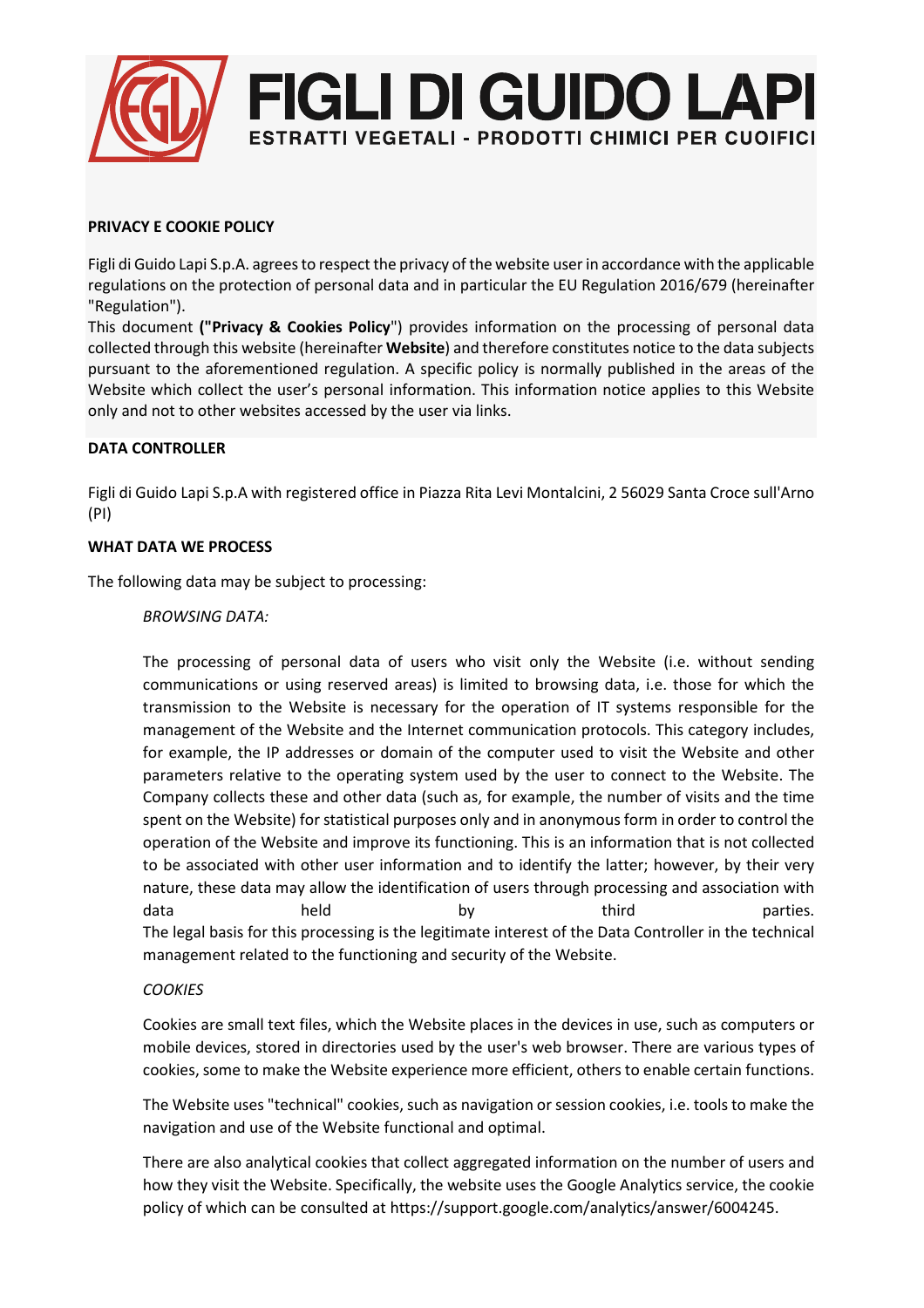In order to respect the privacy of our users, the service is used with the "anonymized" mode to mask the IP addresses of users visiting the site

There are no profiling cookies.

Users may choose to enable or disable cookies by changing their browser settings as instructed by the respective providers at the following links:

Cookie settings in Internet Explorer

Cookie settings in Firefox

Cookie settings in Chrome

Cookie settings in Safari and iOS

The legal basis of such processing for technical management and statistical analysis purposes is the legitimate interest of the Data Controller.

There may also be additional cookies inherent in the services and applications used by the website (e.g. for map management). Further information on such cookies can be found on:

https://policies.google.com/privacy?gl=it

### **HOW WE STORE THE DATA AND FOR HOW LONG**

In accordance with the provisions of the Regulation, the information systems and computer programs used by the Data Controller are configured to minimise the use of personal and identifying data; the data will be kept for the period of time strictly necessary to achieve the specific objectives pursued and in any case, the criterion used to determine the storage period is based on compliance with the terms allowed by applicable laws and principles of processing minimization, limitation of storage times and rational archive management.

The browsing data are kept for any technical analysis relative to the functionality and security of the Website for a period of 60 days and then erased. They may be kept for a longer period and made available to the judicial authorities to ascertain and identify the perpetrators of any cybercrime committed against the Website or through the Website.

The data obtained from the analytical cookies are anonymized and do not enable the user's identity to be traced.

#### **HOW WE ENSURE THE SECURITY AND QUALITY OF PERSONAL DATA**

The Company undertakes to protect the security of the user's personal information and to comply with the security provisions of the applicable law in order to avoid data loss, illegitimate or unlawful use of data and unauthorized access to the same.

#### **RECIPIENTS OF PERSONAL DATA**

Your personal data may be shared, when strictly necessary for the purposes indicated with:

a. persons appointed by the Company for the specific processing of personal data needed to carry out activities strictly related to the provision of the Services, appropriately trained, and bound by confidentiality agreements; b. third parties providing instrumental services to the Company, acting typically as data processors, such as communication services, electronic mail, correspondence address, technical services for Website management , IT service providers or, depending on the subject matter of the requests, suggestions or complaints, to suppliers of products or services to which the complaint or suggestion relates.